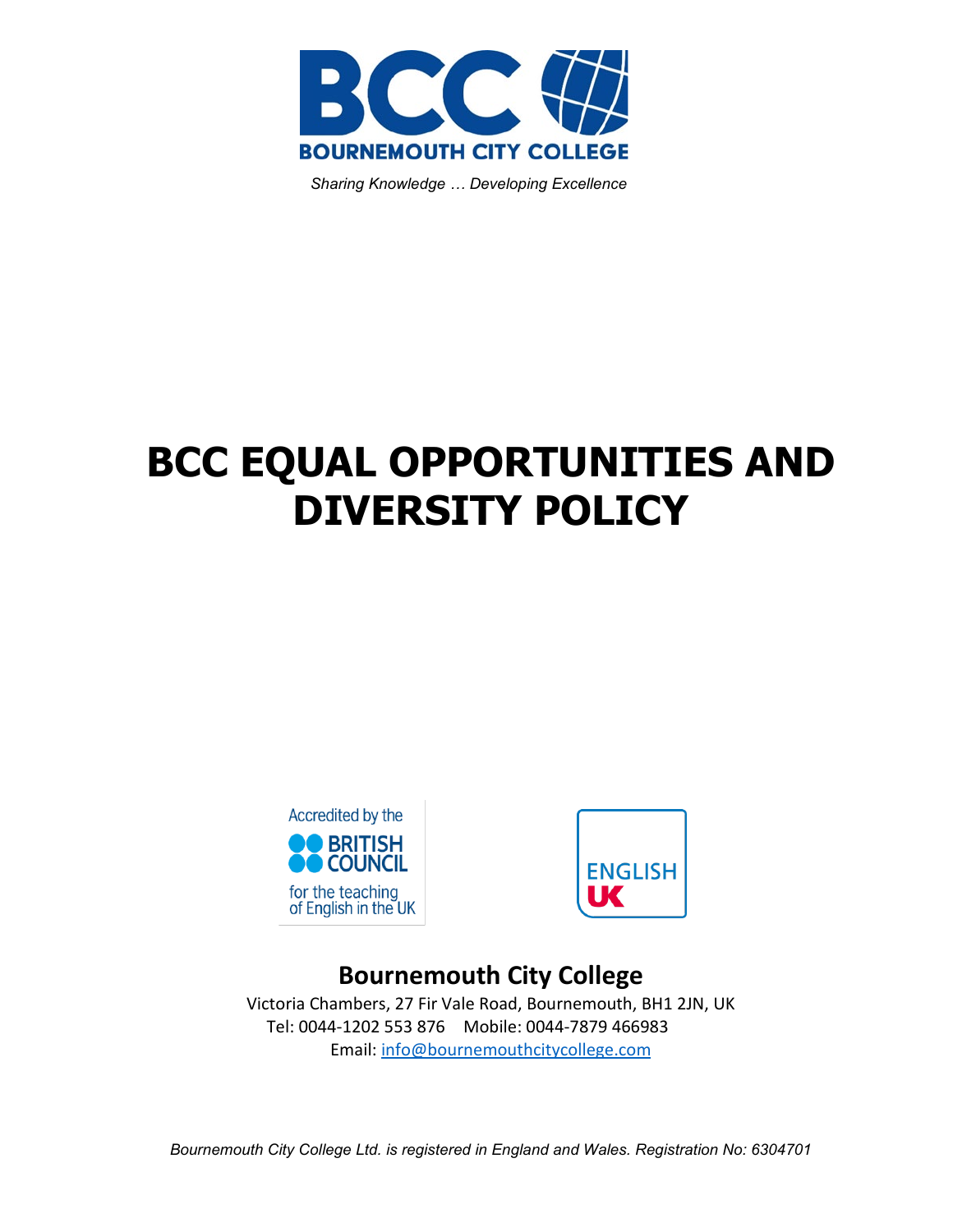#### **SUMMARY**

Bournemouth City College (BCC) recognises that it is essential to provide equal opportunities to all people without discrimination.

This document includes:

- *1) BCC Equal Opportunities Policy*
- *2) Definition of Discrimination*
- *3) Recruitment and Promotion*
- *4) Employment*
- *5) Training*
- *6) Monitoring*
- *7) Grievance and Victimisation*

BCC administration staff must follow the procedures and steps set out in this document to ensure that consistency is followed by all members of BCC.

This policy is reviewed and amended due to business needs and requirements on a regular basis.

| <b>Policy created</b><br>bv: | <b>Policy created:</b> | <b>Last Reviewed:</b> | <b>Last Reviewed:</b> | <b>Last Reviewed:</b> |
|------------------------------|------------------------|-----------------------|-----------------------|-----------------------|
| ™urcekova                    | <b>July 2019</b>       | <b>July 2020</b>      | <b>July 2021</b>      |                       |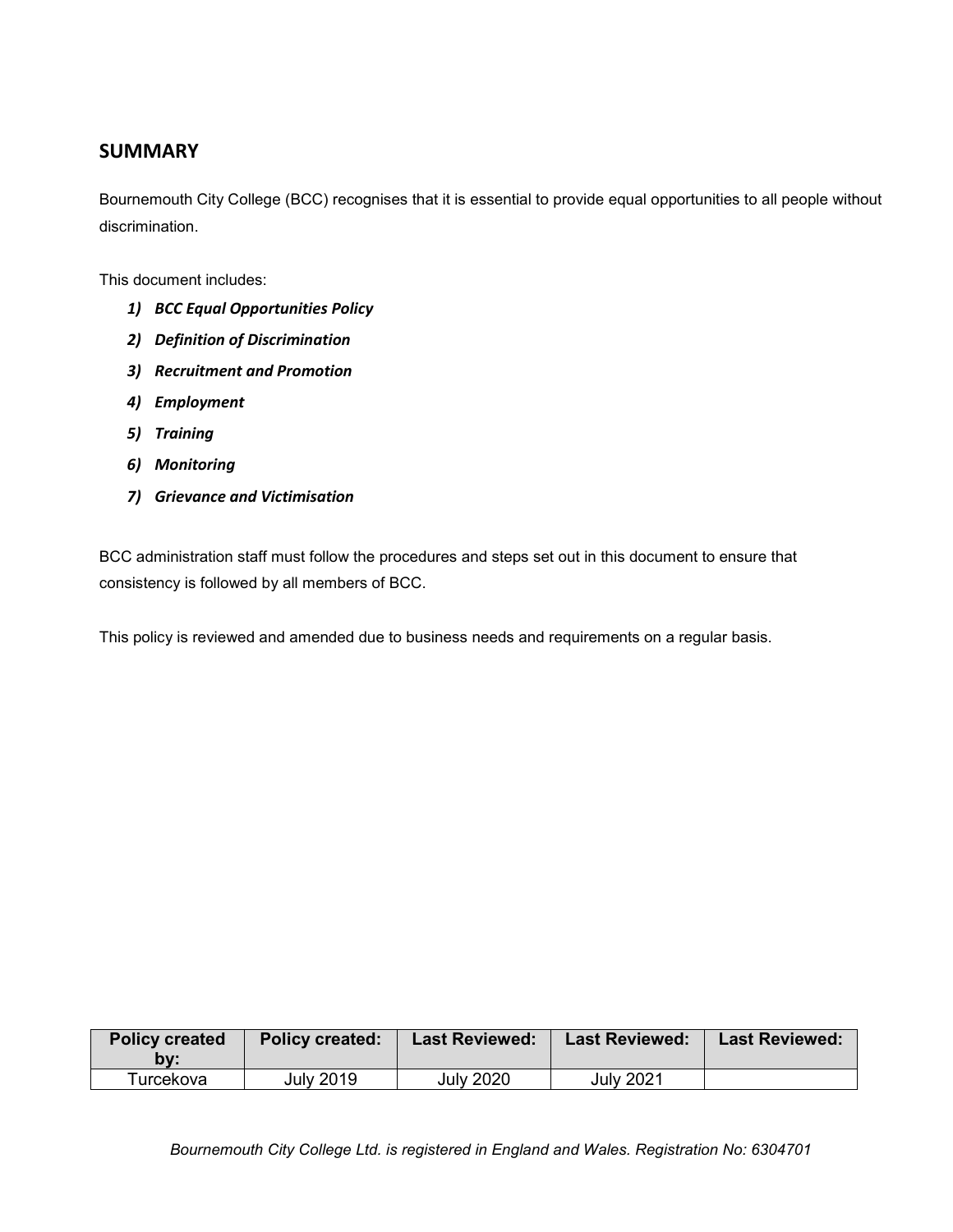# **BCC EQUAL OPPORTUNITIES POLICY**

BCC's Equal Opportunities and Diversity Policy is not only about ensuring that we meet our legal obligations but also about making clear our commitment to equality of opportunity and diversity and about reinforcing our ethos in respect of encouraging fairness and equality of treatment for all.

A college should be a place where students and staff hold common values about respect for others and about respecting the differences between people. These common values underpin and inform our Policy. BCC is committed to fairness in its practices and in meeting the needs of our diverse student and staff bodies. Where appropriate and within our means, BCC will take positive action to meet these commitments.

We want to make BCC a place in which people are given the best possible opportunities to make a success of their lives, whatever their background. Everybody has a valuable contribution to make; our challenge is to unlock the talents and potential of all our staff and students. We celebrate diversity and tolerance so that different cultures can thrive, adding to the richness and experience of our community.

#### **BCC Commitments :**

- 1. BCC will seek to create an open, trusting environment, in which there is an absence of prejudice, discrimination and harassment.
- 2. BCC will promote a positive climate of respect and co-operation, with open and tolerant discussion of important issues, expecting its members to respect one another as fellow human beings and treat one another with dignity; prejudice will be challenged where it becomes apparent in behaviour.
- 3. BCC deplores all forms of unlawful or unfair discrimination and seeks to provide an environment free from discrimination against students, staff and others on the grounds of gender, race, sexual orientation, religion/belief or disability.
- 4. BCC will treat harassment as a form of discrimination and will seek to eliminate it.
- 5. BCC will promote cross-cultural contact between different communities at all levels, foster understanding and respect, and seek to break down barriers.
- 6. BCC will seek diversity of knowledge, background and experience in recruiting staff and students, and will value flexibility in working patterns.
- 7. BCC will encourage initiative, creativity and innovation, helping staff and students to be open to new ideas, to learn, to share good practice, and to succeed.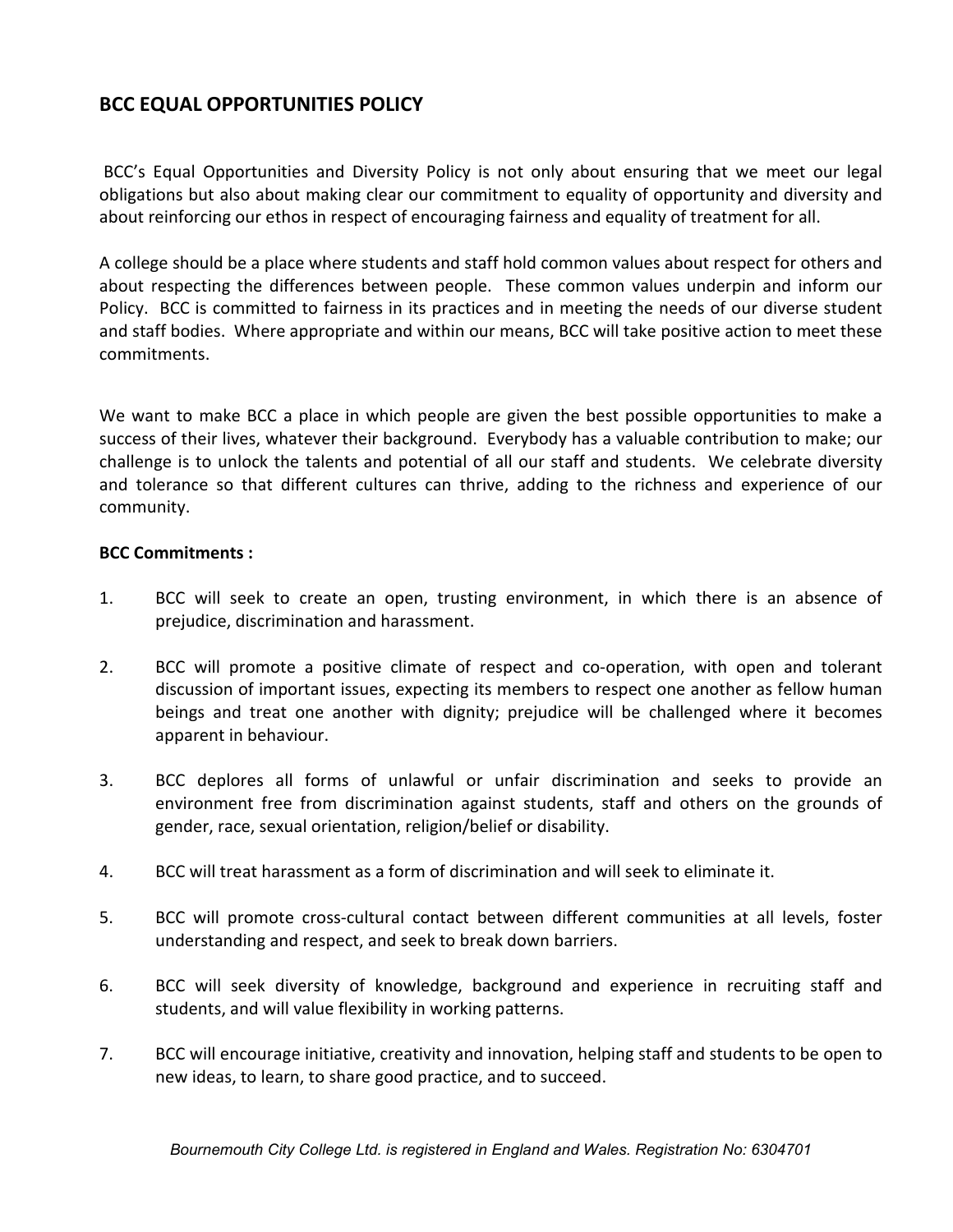- 8. The equal opportunities and diversity policy will be drawn to the attention of staff and students regularly, and everyone will be helped to understand, through induction, training and development, what it means to celebrate diversity and will be held accountable for adherence to its values.
- 9. Relevant policies and procedures will be reviewed regularly to ensure that they are objective and fair, and all buildings and facilities will be inspected regularly to ensure that they are supportive of students and staff with disabilities.
- 10. All staff and students have personal responsibility for the practical application of this equal opportunities and diversity policy. BCC requires all students and staff to ensure that their conduct conforms with this policy (and with any practice or procedure developed to implement this policy) whilst on college premises or undertaking college business. This policy applies to all functions associated with recruitment and admission of students, teaching and learning, assessment, research, course development, pastoral care, reach-out, employment, provision of facilities/ services, procurement, funding, provision of advice and working in partnership.

# **DEFINITION OF DISCRIMINATION**

Discrimination can be **direct or indirect**. Both forms of discrimination must be avoided.

**Direct discrimination** occurs when one person is treated less favourably than another or grounds relating to sex, race, marital status, age, disability, sexual orientation or religion.

**Indirect discrimination** occurs where a requirement is imposed which can be complied with by a smaller proportion of persons of a particular sex, race, marital status, disability, age, part-time or fixed term contract status, sexual orientation or religion, than a person in another group and which is not objectively justifiable in the given situation.

#### **RECRUITMENT AND PROMOTION**

- 1) Advertisement for posts will give sufficient clear and accurate information to enable potential applicants to assess their own suitability for the post. Information about vacant positions will be provided in such a manner that does not restrict its audience in terms of sex, race, marital status, disability, age, part-time or fixed term contract status, sexual orientation or religion.
- 2) Recruitment literature will not imply a preference for one group of applicants, unless there is a genuine occupational qualification which limits the post to this particular group, in this case this must be clearly stated.
- 3) All vacancies will be advertised internally.
- 4) All descriptions and specifications for posts will include only requirements that are necessary and justifiable for the effective performance of the job.